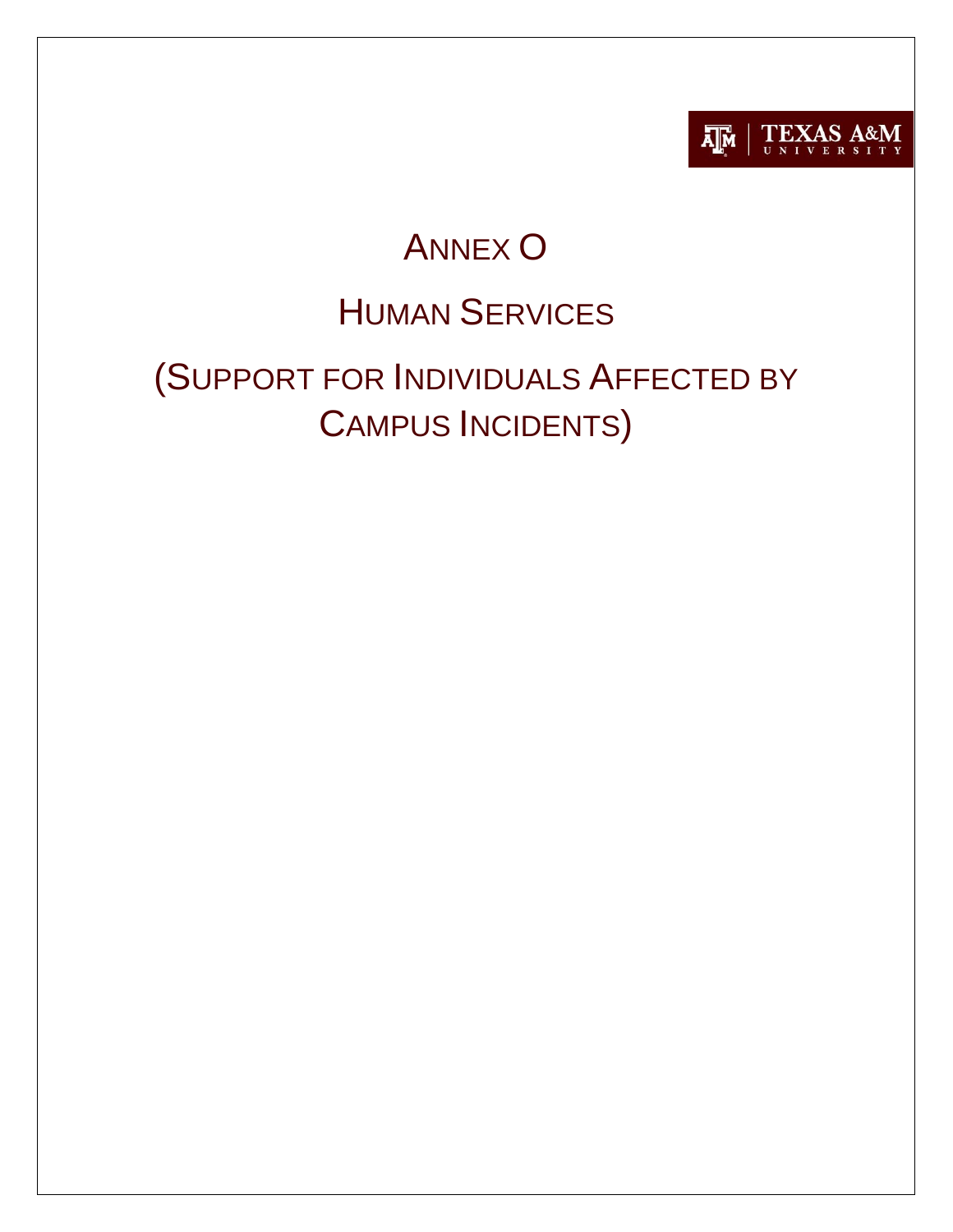#### <span id="page-1-0"></span>**PROMULGATION STATEMENT**

Annex O: Human Services, and contents within, is a guide to how the University provides human services support during an incident. The Annex is written in support of the Texas A&M University (TAMU) Emergency Operations Plan (EOP) and shall be considered an interactive support document to the EOP.

#### <span id="page-1-1"></span>**APPROVAL AND IMPLEMENTATION**

The University's Assistant Vice President for Safety and Security shall be responsible for annex oversight and coordination with applicable stakeholders. The annex is flexible in that part of the plan, or the entire plan, may be activated based on the specific emergency and decision by University executive management.

This Annex and its supporting contents, are hereby approved, supersedes all previous editions, and effective immediately upon the signing of all signature authorities noted below.

Approved: etc. and the set of the set of the Date:  $\Box$  Date:

Christopher M. Meyer, Associate Vice President Office of Safety and Security Texas A&M University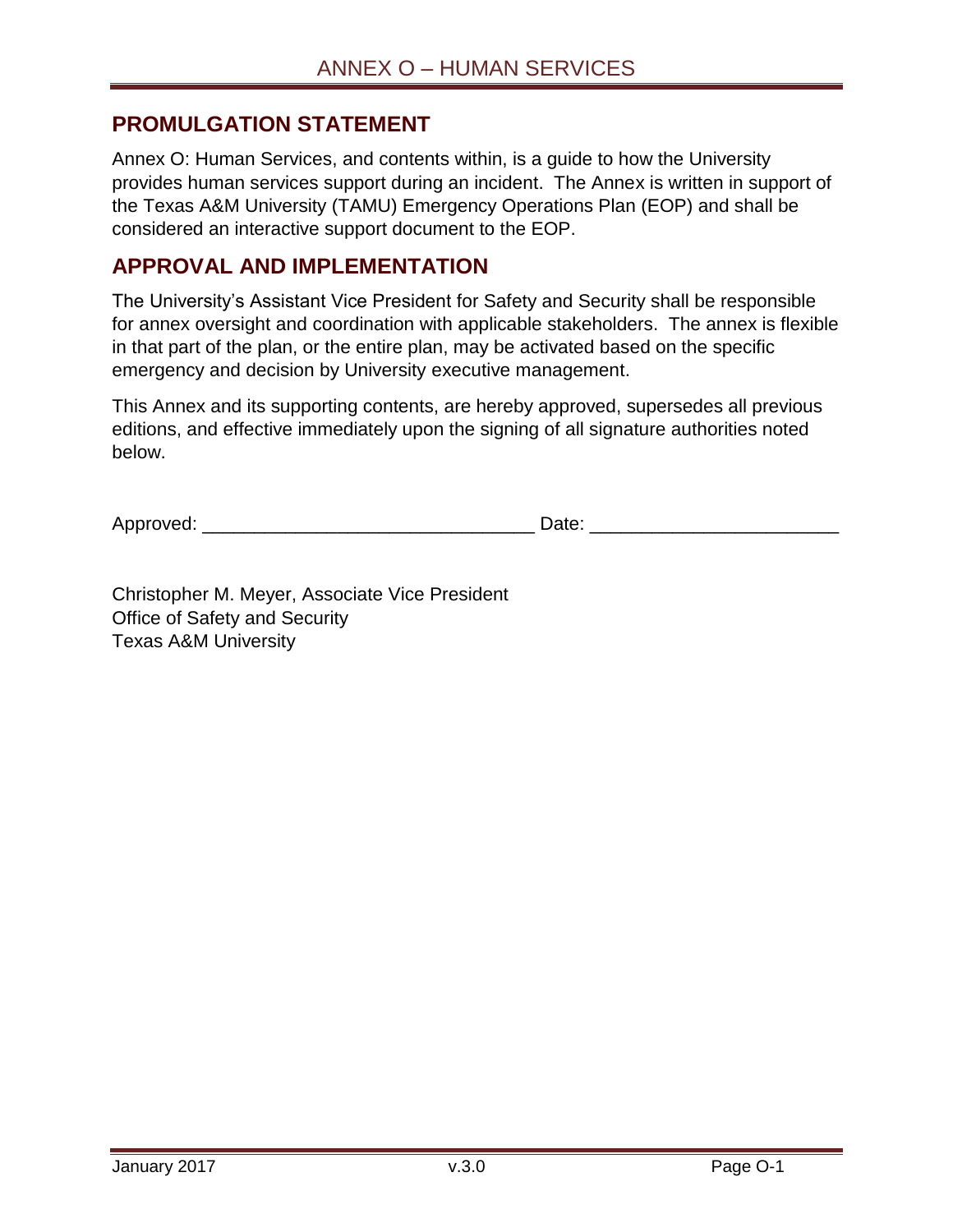# <span id="page-2-0"></span>**TABLE OF CONTENTS**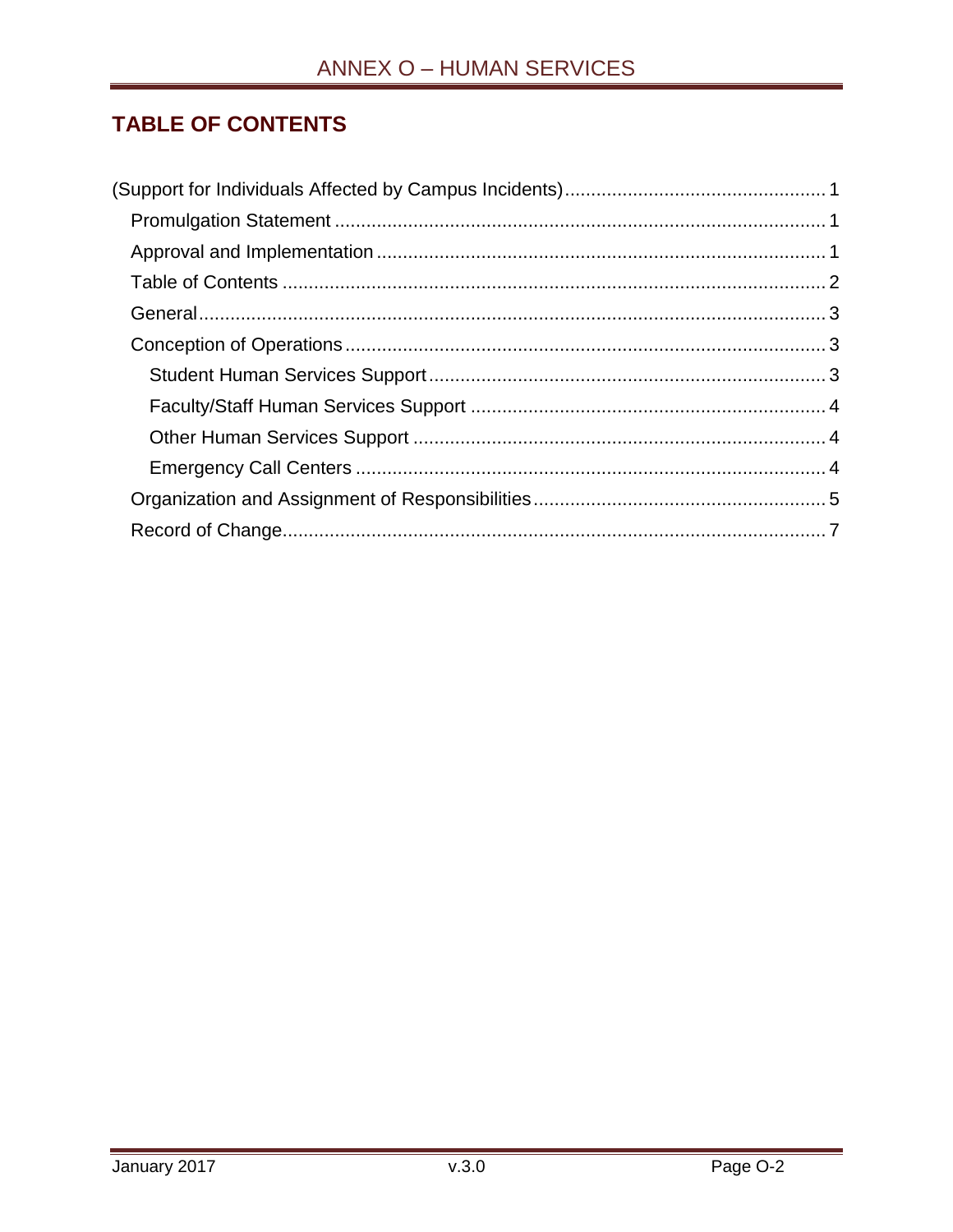This annex outlines additional operational concepts and procedures specific to Texas A&M University as otherwise not stated in Annex O: Human Services of the Brazos County Interjurisdictional Emergency Management Plan.

# <span id="page-3-0"></span>**GENERAL**

Emergency situations often necessitate that support be offered to victims. For the purpose of this annex, "victims" may include any member of the campus community, including emergency responders. As such, Texas A&M University is committed to providing such services to assist victims in the recovery process.

## <span id="page-3-1"></span>**CONCEPTION OF OPERATIONS**

Dependent on the type of emergency and the population affected (students, faculty, staff, or guests), a variety of departments may be called upon to provide human services support. These departments will coordinate with local human services organizations and help organize volunteer disaster assistance organizations to ensure basic human services are provided in the aftermath of an emergency. Human services will be provided through the coordinated efforts of university and local human services professionals, human service agencies, local volunteer groups, the American Red Cross (ARC), The Salvation Army (TSA), and other non-governmental organizations. This annex focuses on those services provided by campus departments. For more information about coordination with external groups and organizations, see Annex O: Human Services of the Brazos County Interjurisdictional Emergency Management Plan.

In some instances, a Family Assistance Center may be opened as a central location for individuals affected by the emergency to have access to a wide-range of support services and information related to the incident. Those services will be a combination of the local human services organizations mentioned above, as well as, the on campus organizations mentioned below.

#### <span id="page-3-2"></span>Student Human Services Support

The Critical Incident Response Team (CIRT) responds to critical incidents involving students. This team consists of university administrators and staff trained to meet the immediate needs of members of the university community when responding to critical incidents involving students. The CIRT can be activated by contacting the University Police Department. Upon the serious injury or death of a student the primary responding first responder will work with University Police to notify the team. CIRT procedures for handling such student crises are documented in the CIRT Manual maintained by the Office of the Dean of Student Life.

The Student Counseling Service (SCS) provides various services including personal counseling, outreach programs, psychiatric services, consultation and crisis intervention. Additional support is provided by the SCS through the Student Counseling HelpLine. The HelpLine has extensive information about a wide variety of topics and can provide referral information on services and programs at the SCS.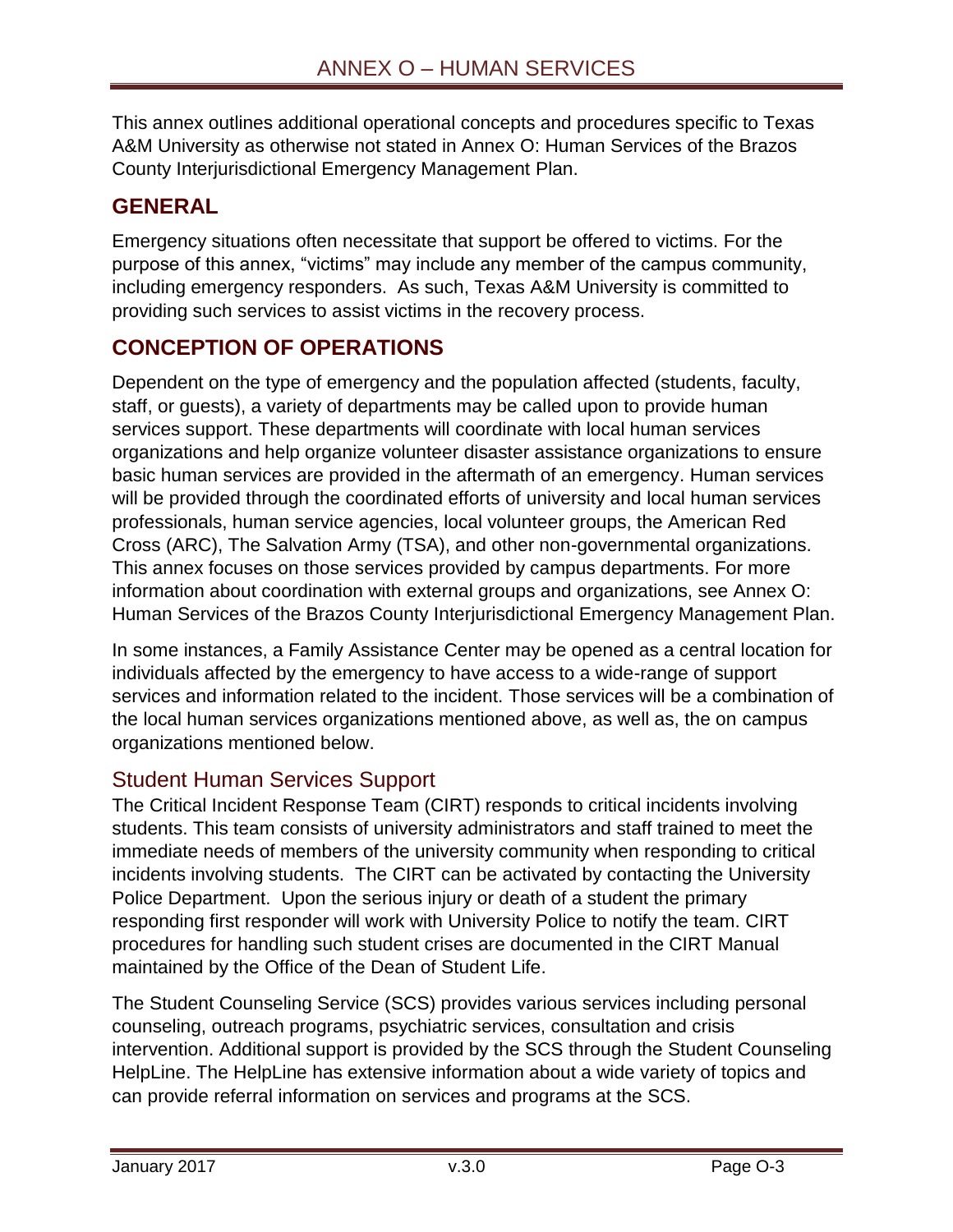Student Assistance Services (SAS) provides students with appropriate guidance, resources, and support to address a variety of personal and academic matters. SAS provides support for concerning behavior follow-up, student welfare checks, student absence notification, student death, veteran services, sexual violence response, and assistance in coordinating family needs during an emergency.

#### <span id="page-4-0"></span>Faculty/Staff Human Services Support

The office of the Dean of Faculties and Associate Provost serves as a support source for faculty. Following a disaster, the Dean of Faculties or designee will work with the EAP to ensure adequate support for faculty.

The Employee Assistance Program (EAP) provides confidential counseling services to faculty, staff and eligible dependents. Such services include, but are not limited to, personal counseling, management consultation, alcohol and drug assessments, crisis intervention, and critical incident stress debriefing (CISD).

#### <span id="page-4-1"></span>Other Human Services Support

The Victim Services Program with the Texas A&M University Police Department aims to assist students, faculty, and staff with the trauma of being a victim of a crime, even if the crime occurred off campus. Victim services provides assistance with Crime Victims Compensation, creating safety plans, crisis intervention, criminal justice support, referrals to campus and community resources, legal referrals, accompaniment to court and judicial hearings, obtaining a protective order and information and referrals for victims of violent crime.

Emergency situations may be traumatic for emergency responders as well. Should critical incident stress management be required for emergency responders, such request can be made through the Human Services Officer per Annex O: Human Services of the Brazos County Interjurisdictional Emergency Management Plan.

Upon the serious injury or death of a faculty or staff member, the primary responding unit will notify UPD. UPD will notify the Associate Vice President of Safety & Security. The Associate Vice President of Safety & Security or designee will notify the Vice President for Human Resources & Organizational Effectiveness or designee. Procedures for handling such employee crises will be determined by the Associate Vice President for Safety & Security and the Vice President for Human Resources & Organizational Effectiveness.

### <span id="page-4-2"></span>Emergency Call Centers

In the event of a large-scale emergency where it is necessary to provide additional information or collect information from those affected by the incident, an emergency call center may be established. The call center may be located at an existing campus call center, based on the availability of telecommunications infrastructure and the level and extent of the emergency. Coordination between TAMU IT, department heads overseeing existing call centers, the University Police Public Information Officer, the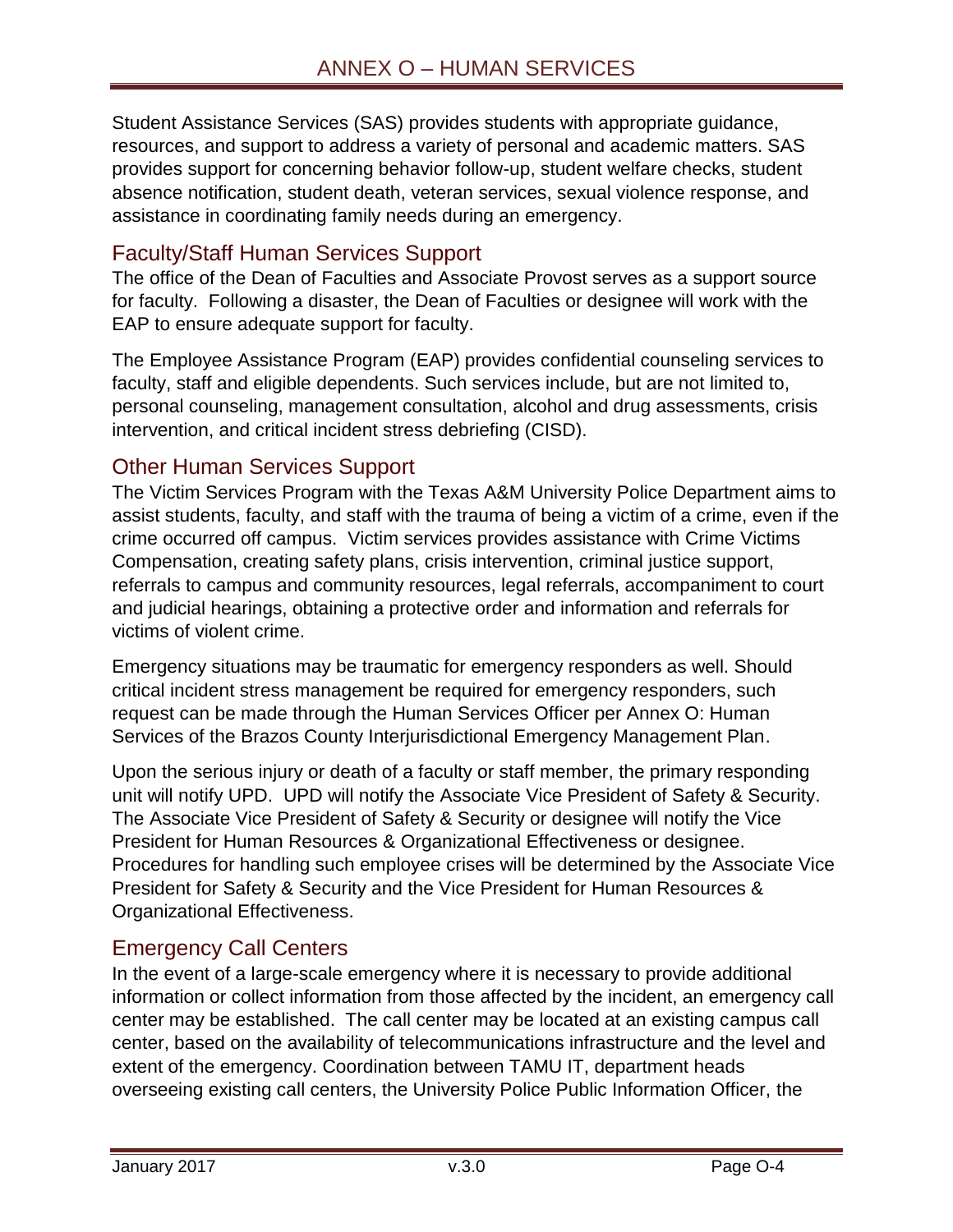Office of Safety & Security, and the Division of Marketing & Communications will be critical to the success of these centers.

Upon notification that a call center is required, these departments will evaluate the availability of existing call centers and deploy resources as appropriate to staff, equip, and operate these call centers within 8 hours of notification.

Emergency information must be shared with the information hotline staff to answer caller questions. Marketing & Communications in conjunction with the University Police Public Information Officer (PIO) as members of the Joint Information Center (JIC) are responsible for creating and updating FAQ scripts for the hotline staff, if activated.

## <span id="page-5-0"></span>**ORGANIZATION AND ASSIGNMENT OF RESPONSIBILITIES**

Dean of Student Life

- Provide oversight and assistance to the Critical Incident Response Team (CIRT)
- Provide oversight and assistance to Student Assistance Services (SAS)
- Provide oversight and assistance to the Student Counseling Service (SCS)

Employee Assistance Program (EAP)

- Provide personal counseling to faculty, staff, and eligible dependents
- Provide management consultation to faculty, staff, and eligible dependents
- Provide alcohol and drug assessments to faculty, staff, and eligible dependents
- Provide crisis intervention to faculty, staff, and eligible dependents
- Provide critical incident stress debriefing (CISD)
- Provide outreach programs

Office of the Dean of Faculties

 Coordinates with the EAP program to ensure adequate support for faculty members.

University Police Department

- Coordinate victim support services to ensure adequate support for students, faculty, and staff affected.
- Assist Marketing Communications as a member of the Joint Information Center with drafting scripts for call centers if utilized.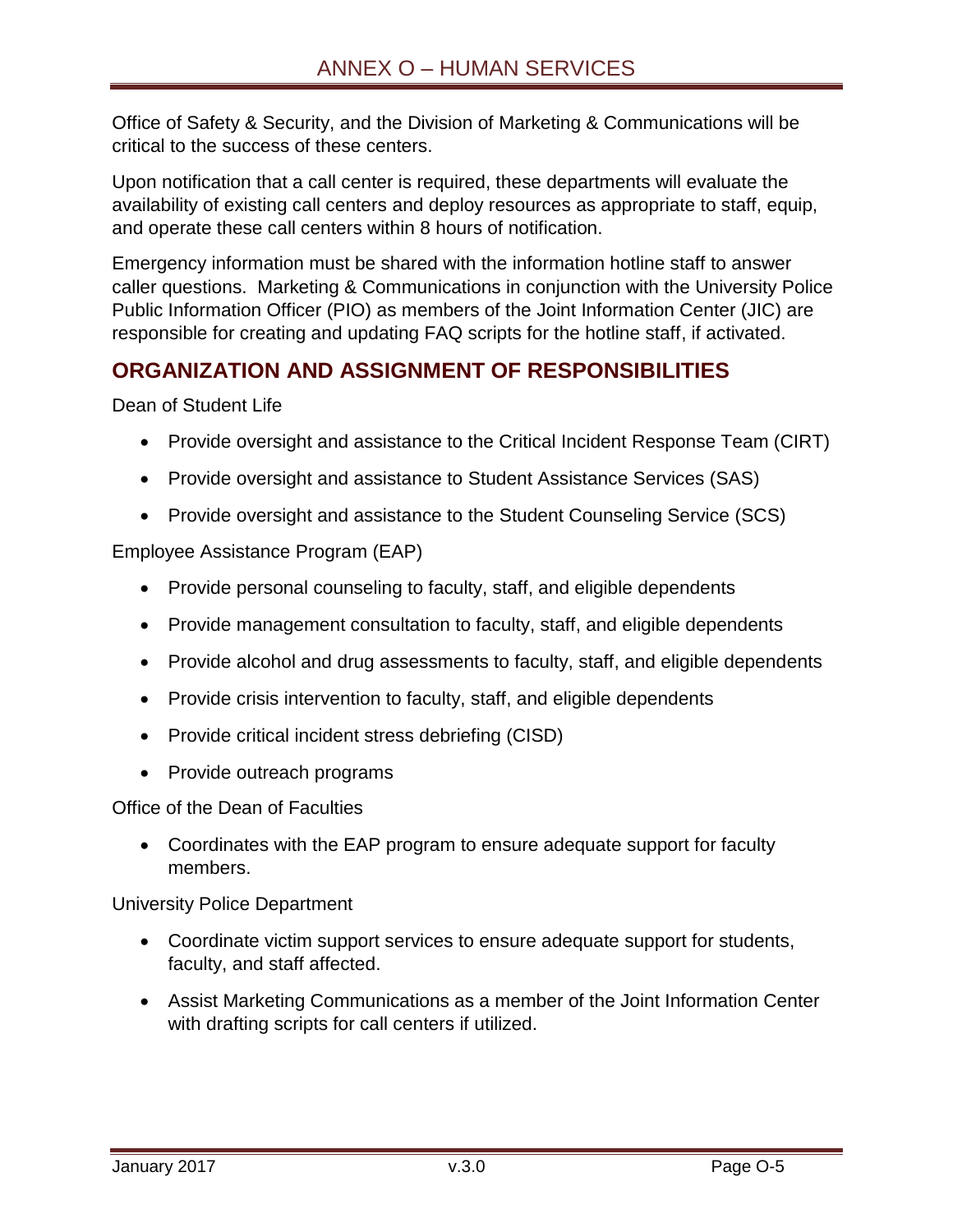TAMU IT

 Provide technical support for call center, to include but not limited to, setting up phone number, providing additional hardware, etc.

Marketing & Communications

 Draft talking points, with assistance from the University Police PIO and the Office of Safety & Security, to provide to the call center(s).